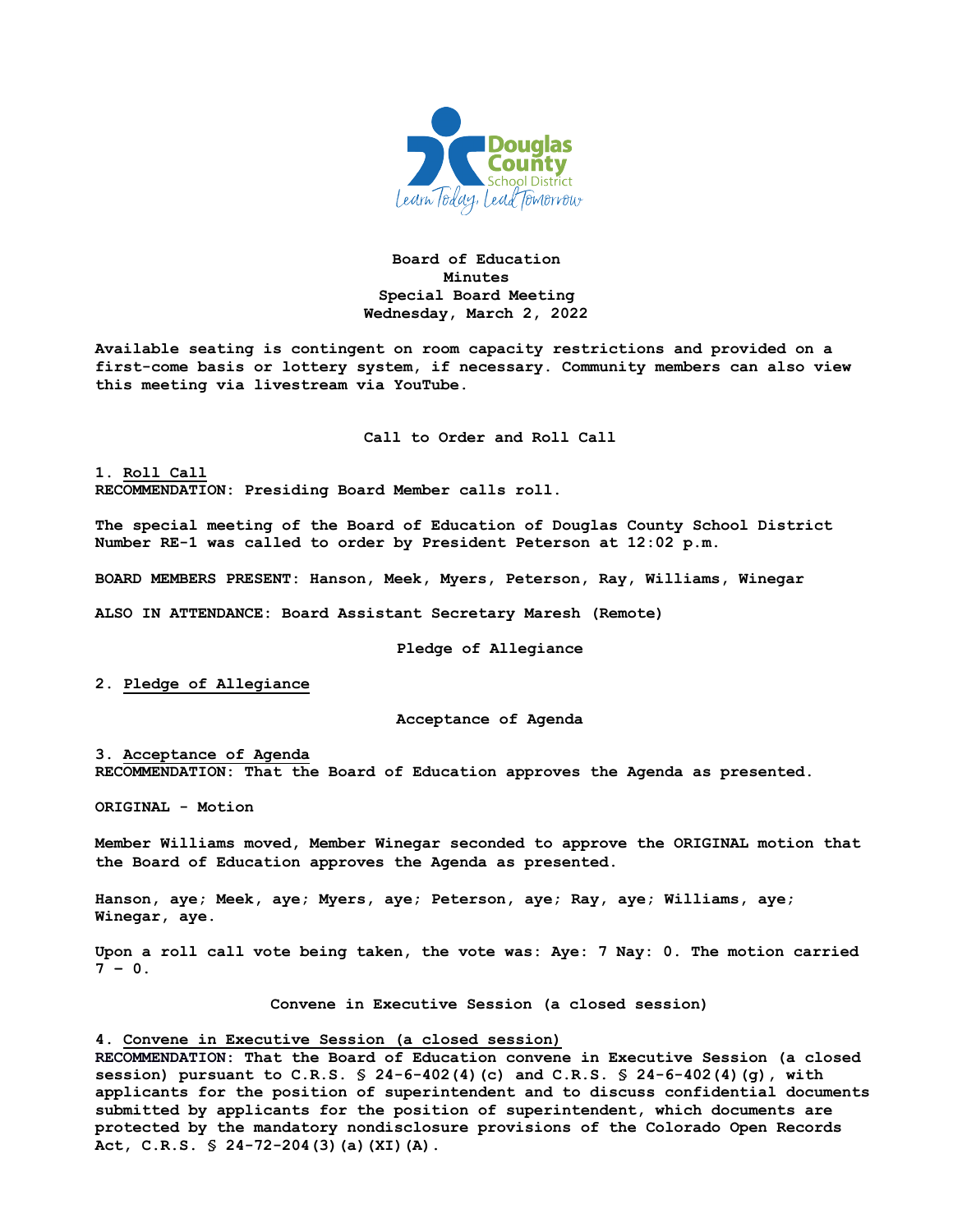**Board of Education Minutes March 2, 2022 Page 2 of 4** 

**The Board may hold an executive session for considering limited matters, including: Personnel Matters e.g. the purchase, acquisition, lease, transfer or sale of real, personal or other property pursuant to C.R.S. § 24-6-402(4)(a); to hold conference with the Board's attorney to receive legal advice on specific legal questions, pursuant to C.R.S. § 24-6-402(4)(b); matters required to be kept confidential by federal or state law or rules and regulations pursuant to C.R.S. § 24-6-402(4)(c); to be advised on specialized details of security arrangements and investigations pursuant to C.R.S. § 24-6-402(4)(d); to determine positions relative to matters that are or will be subject to contract negotiations, developing strategy for those negotiations, and instructing negotiators, pursuant to C.R.S. § 24-6-402(4)(e); personnel matters, including actions, updates, and Superintendent recommendations involving individual employees, pursuant to C.R.S. § 24-6-402(4)(f); to consider documents protected by non-disclosure provisions of Colorado Open Records Act pursuant to C.R.S. § 24-6-402(4)(g); and/or to be advised on individual student matters, where public disclosure would adversely affect the person or persons involved, pursuant to C.R.S. § 24-6-402(4)(h).**

**ORIGINAL - Motion** 

**Member Winegar moved, Member Williams seconded to approve the ORIGINAL motion that the Board of Education convene in Executive Session (a closed session) pursuant to C.R.S. § 24-6-402(4)(c) and C.R.S. § 24-6-402(4)(g), with applicants for the position of superintendent and to discuss confidential documents submitted by applicants for the position of superintendent, which documents are protected by the mandatory nondisclosure provisions of the Colorado Open Records Act, C.R.S. § 24-72-204(3)(a) (XI)(A).**

**Hanson, aye; Meek, aye; Myers, aye; Peterson, aye; Ray, aye; Williams, aye; Winegar, aye.** 

**Upon a roll call vote being taken, the vote was: Aye: 7 Nay: 0. The motion carried 7 - 0.** 

**Executive Session Attendance: Hanson, Meek, Myers, Peterson, Ray, Williams, Winegar, Outside Legal Counsel Melissa Barber, selected applicants may be invited to Executive Session for screening interviews.** 

**Executive Session Time: 12:07 p.m.** 

**Executive Session concluded 5:14 p.m.** 

**President Peterson reconvened the Special Board Meeting at 5:20 p.m.** 

## **Study/Action Items**

**5. Name Finalists for Superintendent Position RECOMMENDATION: That the Board of Education adopt the resolution designating finalists for the position of Superintendent.**

• **Attachment #1: 03.02.2022 Resolution Naming Finalists for Superintendent of Schools**

**The Board of Education will name finalists for the Superintendent of Schools position. Discussion will be limited to thirty (30) minutes.** 

**AMENDED – Motion**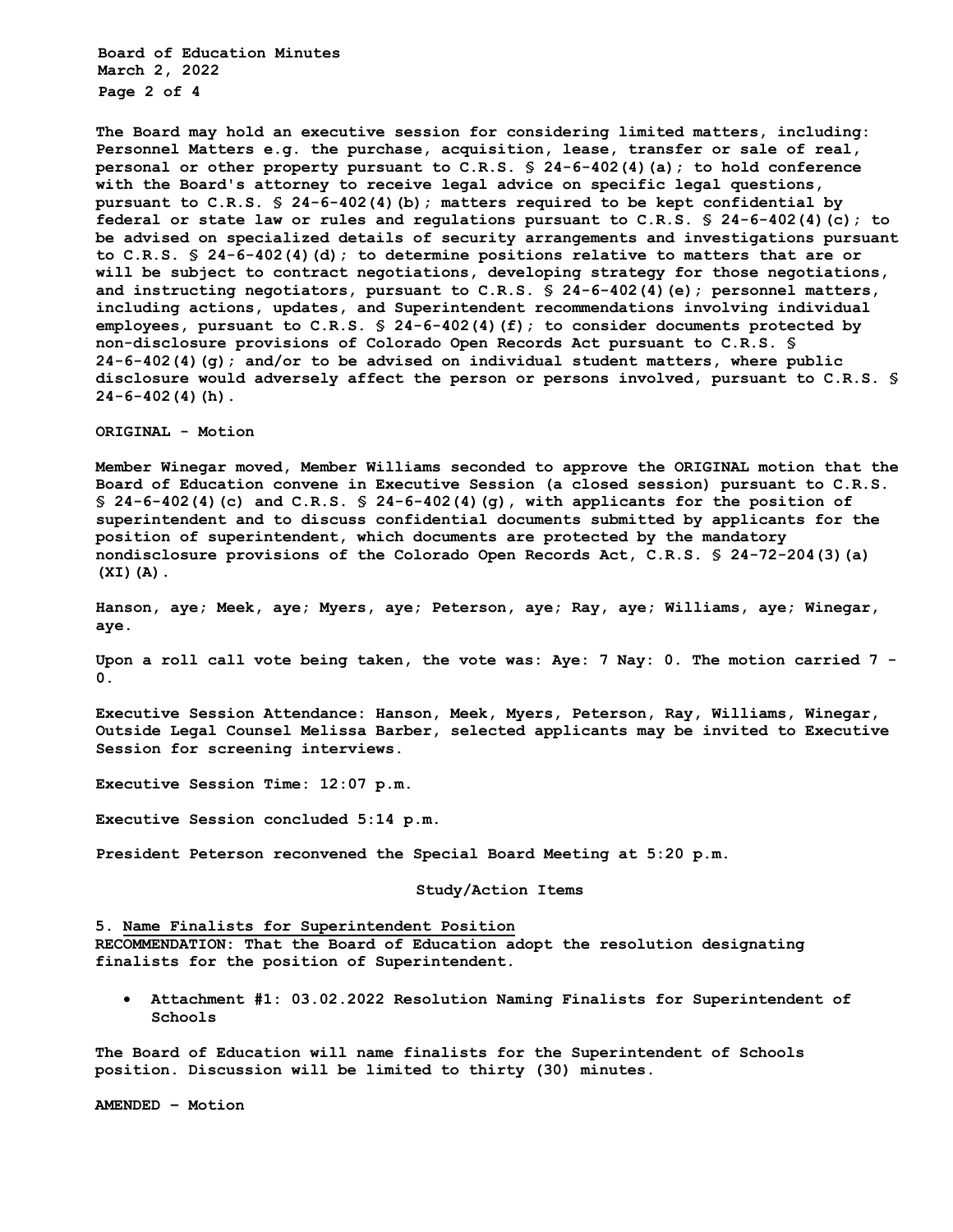**Board of Education Minutes March 2, 2022 Page 3 of 4**

**Member Williams moved, Member Myers seconded to approve the AMENDED motion to add two (2) names to the Resolution: Erin Kane and Danny Winsor.**

**SECONDARY – Motion**

**Member Ray moved, Member Winegar seconded to add the third name of Dr. Chris Page to the Resolution.**

**Hanson, aye; Meek, aye; Myers, nay; Peterson, nay; Ray, aye; Williams, nay; Winegar, nay.**

**Upon a roll call vote being taken, the vote was: Aye: 3 Nay: 3. The motion failed**  $3 - 4$ .

**Board discussion.**

**SECONDARY - Motion** 

**Member Hanson moved, Member Meek seconded to approve the SECONDARY Motion that the Board of Education name Danny Winsor as the sole finalist for the position of Superintendent.** 

**Hanson, aye; Meek, aye; Myers, nay; Peterson, nay; Ray, aye; Williams, nay; Winegar, nay.**

**Upon a roll call vote being taken, the vote was: Aye: 3 Nay: 4. The motion failed**  $3 - 4$ .

**AMENDED – Motion**

**Member Williams moved, Member Myers seconded to approve the AMENDED motion to add two (2) names to the Resolution: Erin Kane and Danny Winsor.**

**Hanson, aye; Meek, aye; Myers, aye; Peterson, aye; Ray, aye; Williams, aye; Winegar, aye.**

**Upon a roll call vote being taken, the vote was: Aye: 7 Nay: 0. The motion carried 7 - 0.**

**AMENDED – Motion**

**Member Myers moved, Member Winegar seconded to approve the AMENDED motion to approve the Resolution Naming Finalists for Superintendent of Schools, as amended naming Erin Kane and Danny Winsor.**

**Hanson, aye; Meek, aye; Myers, aye; Peterson, aye; Ray, aye; Williams, aye; Winegar, aye.**

**Upon a roll call vote being taken, the vote was: Aye: 7 Nay: 0. The motion carried 7 - 0.**

**Adjournment**

**6. Adjournment RECOMMENDATION: That the Board of Education adjourns the meeting.**